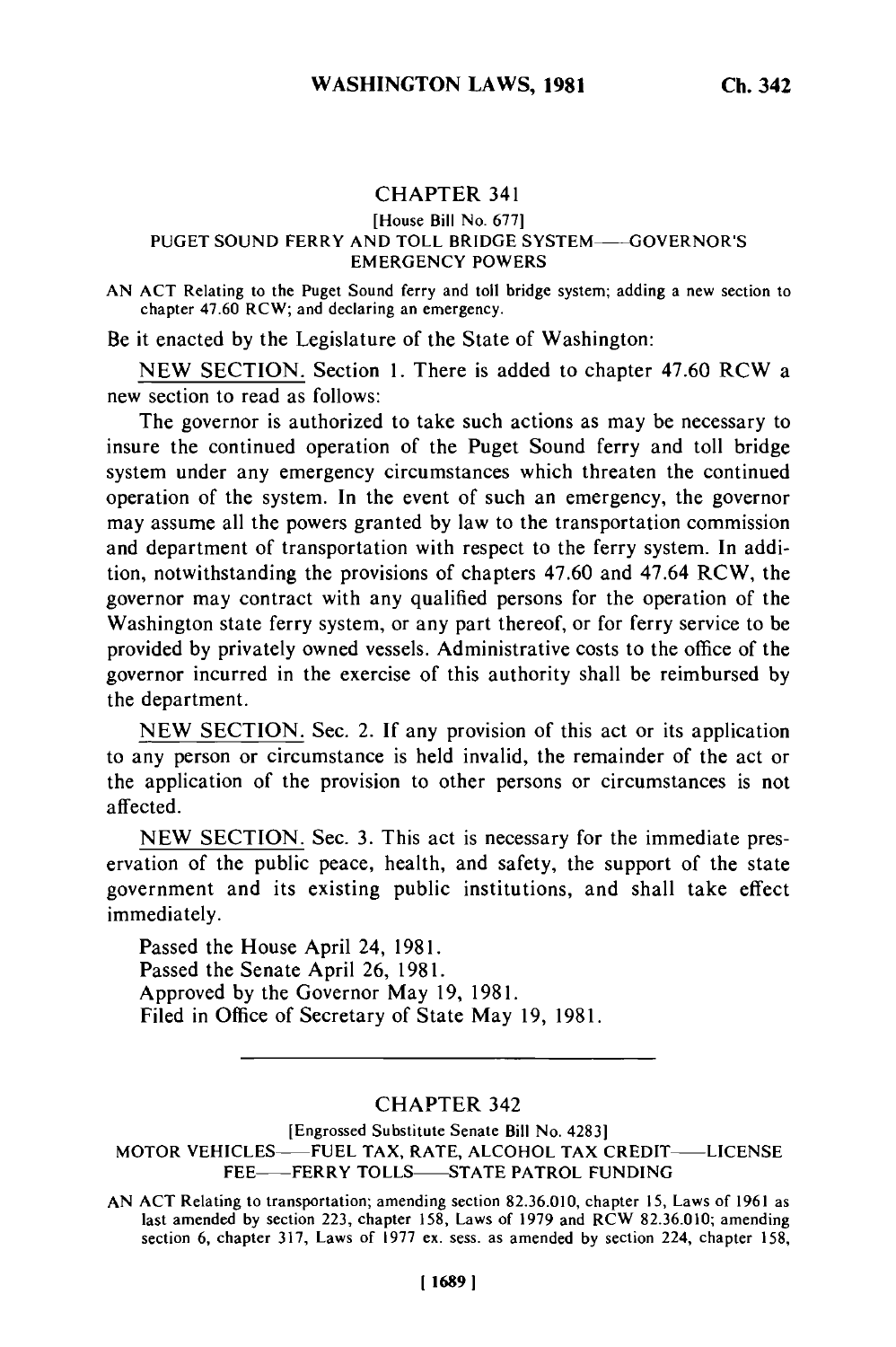Laws of 1979 and RCW 82.36.025; amending section 3, chapter 131, Laws of 1980 and RCW 82.36.225; amending section 4, chapter 131, Laws of 1980 and RCW 82.38.085; amending section 46.16.060, chapter 12, Laws of 1961 as last amended by section 3, chapter 118, Laws of 1975 1st ex. sess. and RCW 46.16.060; amending section 46.68.030, chapter 12, Laws of 1961 as last amended by section 3, chapter 103, Laws of 1973 and RCW 46.68.030; amending section 8, chapter 24, Laws of 1972 ex. sess. and RCW 47- .60.325; amending section 46.68.130, chapter 12, Laws of 1961 as last amended by section I, chapter 9, Laws of 1974 ex. sess. and RCW 46.68.130; adding new sections to chapter 82.36 RCW; adding a new section to chapter 82.38 RCW; providing an effective date; and declaring an emergency.

Be it enacted by the Legislature of the State of Washington:

Section 1. Section 82.36.010, chapter 15, Laws of 1961 as last amended by section 223, chapter 158, Laws of 1979 and RCW 82.36.010 are each amended to read as follows:

For the purposes of this chapter:

(1) "Motor vehicle" means every vehicle which is in itself a self-propelled unit, equipped with solid rubber, hollow-cushion rubber, or pneumatic rubber tires and capable of being moved or operated upon a public highway, except motor vehicles used as motive power for or in conjunction with farm implements and machines or implements of husbandry;

(2) "Motor vehicle fuel" means gasoline or any other inflammable gas, or liquid, by whatsoever name such gasoline, gas or liquid may be known or sold, the chief use of which is as fuel for the propulsion of motor vehicles or motorboats;

(3) "Distributor" means every person who refines, manufactures, produces, or compounds motor vehicle fuel and sells, distributes, or in any manner uses it in this state; also every person engaged in business as a bona fide wholesale merchant dealing in motor vehicle fuel who either acquires it within the state from any person refining it within or importing it into the state, on which the tax has not been paid, or imports it into this state and sells, distributes, or in any manner uses it in this state;

(4) "Service station" means a place operated for the purpose of delivering motor vehicle fuel into the fuel tanks of motor vehicles;

(5) "Department" means the department of licensing;

(6) "Director" means the director of licensing;

(7) "Dealer" means any person engaged in the retail sale of liquid motor vehicle fuels;

(8) "Person" means every natural person, firm, partnership, association, or private or public corporation;

(9) "Highway" means every way or place open to the use of the public, as a matter of right, for purposes of vehicular travel;

(10) "Broker" means every person, other than a distributor, engaged in business as a broker, jobber, or wholesale merchant dealing in motor vehicle fuel or other petroleum products used or usable in propelling motor vehicles, or in other petroleum products which may be used in blending, compounding, or manufacturing of motor vehicle fuel;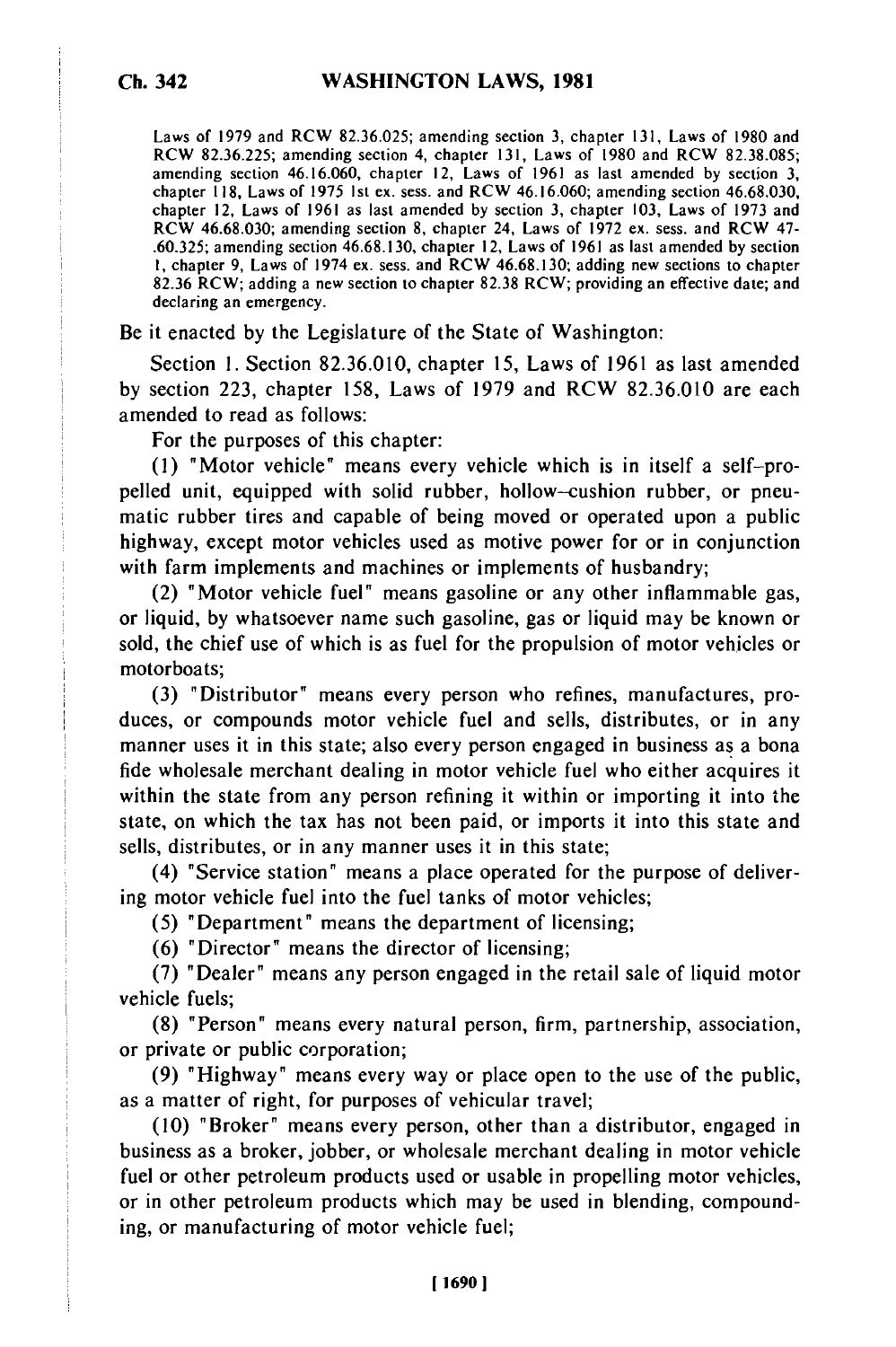(11) "Producer" means every person, other than a distributor, engaged in the business of producing motor vehicle fuel or other petroleum products used in, or which may be used in, the blending, compounding, or manufacturing of motor vehicle fuel;

(12) "Distribution" means all withdrawals of motor vehicle fuel for delivery to others, to retail service stations, or to unlicensed bulk storage plants;

(13) "Bulk storage plant" means, pursuant to the licensing provisions of RCW 82.36.070, any plant, under the control of the distributor, used for the storage of motor vehicle fuel to which no retail outlets are directly connected by pipe lines;

(14) "Marine fuel dealer" means any person engaged in the retail sale of liquid motor vehicle fuel whose place of business and or sale outlet is located upon a navigable waterway;

(15) "Weighted average retail sales price of motor vehicle fuel" means the average retail sales price excluding any federal excise tax of the several grades of motor vehicle fuel (other than special fuels taxed pursuant to chapter 82.38 RCW) sold by service stations throughout the state (less any state excise taxes on the sale, distribution, or use thereof) weighted to reflect the quantities sold at each different price;

(16) "Aggregate motor vehicle fuel tax revenues" means the amount of excise taxes to be paid by distributors, retailers, and users pursuant to chapters 82.36, 82.37, and 82.38 RCW, as now or hereafter amended, for any designated fiscal period, whether or not such amounts are actually received by the department of licensing. The phrase does not include fines or penalties assessed for violations;

(17) "Fiscal year" means a twelve-month period ending June 30th;

(18) "Fiscal half-year" means a six-month period ending June 30th or December 31st;

(19) "State personal income" means the dollar amount published as total personal income of persons in the state for the calendar year by the United States department of commerce or its successor agency;

(20) "State personal income ratio" for any calendar year means that ratio expressed in percentage terms that is the sum of one hundred percent, plus seventy percent of the percentage increase or decrease in state personal income for the calendar year under consideration as compared to state personal income for the immediately preceding calendar year;

(21) "Motor vehicle fund revenue" means all state taxes, fees, and penalties deposited in the motor vehicle fund and all other state revenue required by statute to be deposited in the motor vehicle fund, but does not include (a) moneys derived from nonfuel tax sources which are deposited directly in the several accounts, (b) interest deposited directly in the several accounts within the motor vehicle fund, (c) federal funds, (d) proceeds from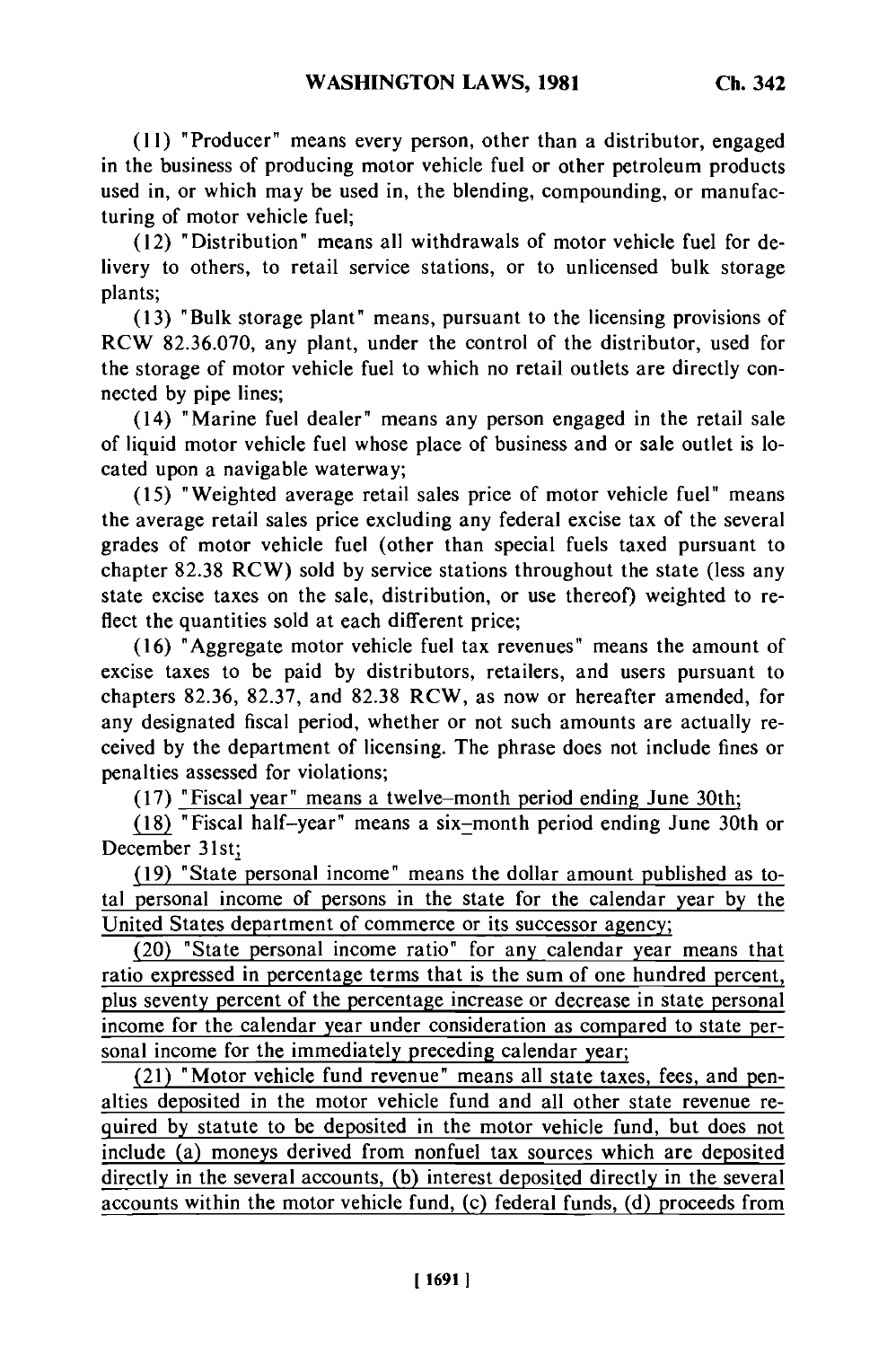the sale of bonds, or (e) reimbursements to the motor vehicle fund for services performed by the department of transportation for others.

Sec. 2. Section 6, chapter 317, Laws of 1977 ex. sess. as amended by section 224, chapter 158, Laws of 1979 and RCW 82.36.025 are each amended to read as follows:

(1) (a) During the fifth month of each fiscal half-year ending June 30th and December 31st of each year, the department of licensing shall compute a motor vehicle fuel tax rate to the nearest one-half cent per gallon of motor vehicle fuel by multiplying ((twenty-one and one-half)) ten percent times the weighted average retail sales price of motor vehicle fuel, per gallon, sold within the state in the third month of such fiscal half-year. The department of licensing shall determine the weighted average retail sales price of motor vehicle fuel by state-wide sampling and survey techniques designed to reflect such prices for the third month of such fiscal half-year. The department shall establish reasonable guidelines for its sampling and survey methods.

(b) Subject to provisions of subsections (2) and (3) of this section the excise tax rate computed in the manner provided in subsection (1) of this section shall apply to the sale, distribution, or use of motor vehicle fuel beginning the fiscal half-year following computation of the rate and shall remain in effect for each succeeding fiscal half-year until a subsequent computation requires a change in the rate. For the first fiscal half-year after ((July **f, f977))** June **30,** 1981, the motor vehicle fuel tax shall be ((eleven)) thirteen and one-half cents per gallon.

(2) (a) The motor vehicle fuel tax rate for any fiscal half-year shall not exceed ((twelve)) sixteen cents per gallon nor exceed a rate as computed in this subsection.

(b) Each fiscal half-year at the time the department of licensing computes the excise tax rate for the ensuing fiscal half-year of a  $((\underline{\text{bienmium}}))$ fiscal year, the department shall estimate the total aggregate motor vehicle fuel tax revenues and the total of all other state revenues which will accrue to the motor vehicle fund during the **((full biennium)**) fiscal year. The estimated total aggregate motor vehicle fuel tax revenues for the ((biennium)) fiscal year shall include those revenues ((which have accrued to the motor vehicle fund for the half-year or half-years of the biennium that have then **elapsed plus revenues))** which the department determines will accrue during the (( $\epsilon$ ) two fiscal half-years of the ( $\epsilon$ ) (biennium)) fiscal year, assuming the sale, distribution, and use of motor'vehicle fuel and special fuel within the state for the ((remaining)) two fiscal half-years of the ((bienni $tanh$ )) fiscal year shall be at the same volume as during the fiscal half-year last ended, adjusted however for the historic variations in sales, distribution, and use according to half-yearly periods and for projected trends, and at the weighted average retail sales price of motor vehicle fuel as last determined by the department of licensing. The estimated total of all other state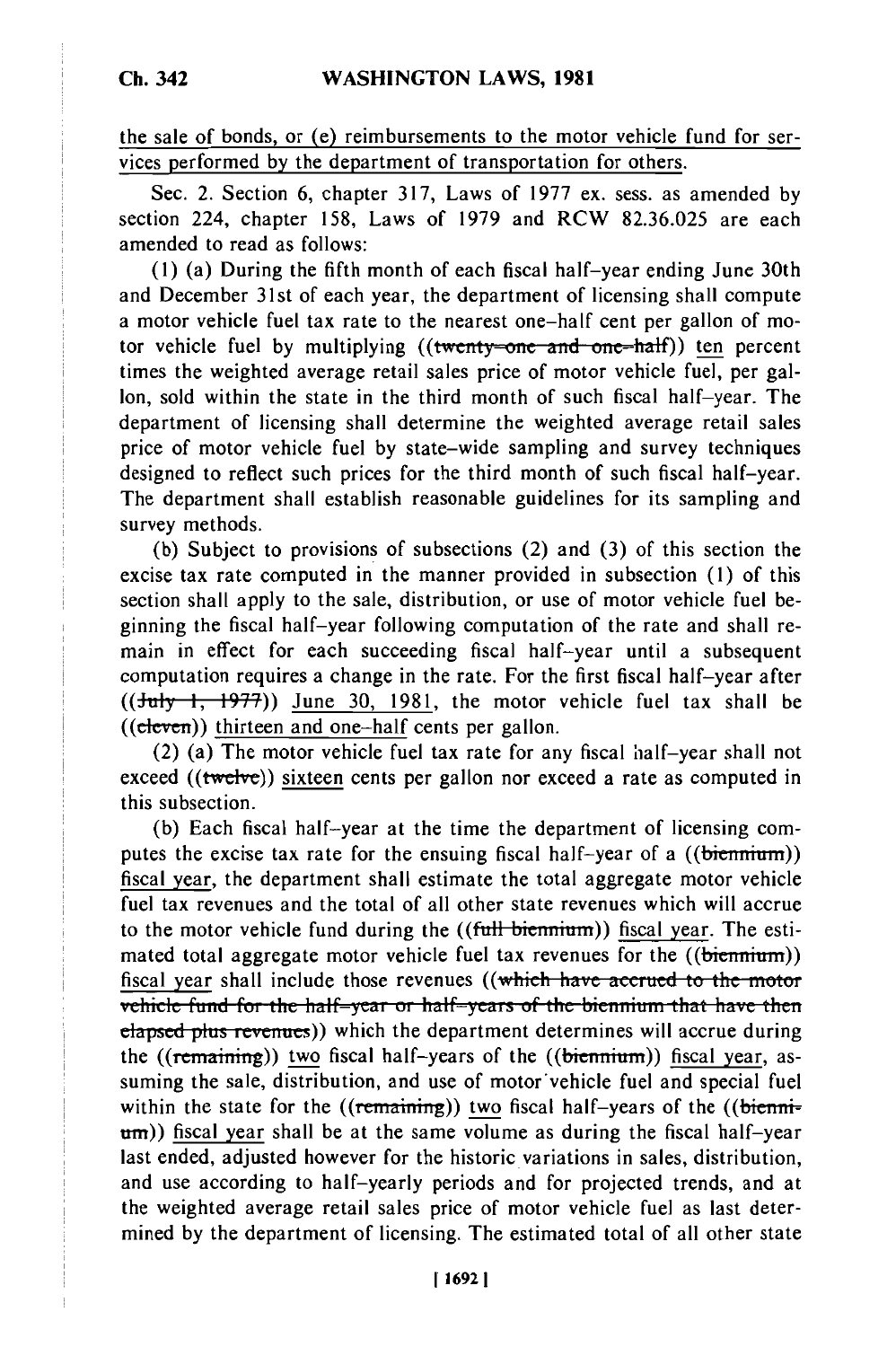revenues to accrue to the motor vehicle fund during the ((biennium)) fiscal year shall include those revenues (other than the aggregate motor vehicle fuel tax revenues) ((which have accrued to the motor vehicle fund for the half-year or half-years of the biennium that have then elapsed plus revenues)) which the department of transportation with the concurrence of the office of financial management determines will accrue during the ((remain- $\frac{f(m\pi)}{m}$ ) two fiscal half-years of the ((biennium)) fiscal year, assuming that collections of such revenues for the  $((\overline{\text{remaining}}))$  two fiscal half-years of the ((biennium)) fiscal year shall be at the same level as during the fiscal half-year just ended, adjusted however for historic variations in collections according to half-yearly periods and for projected trends, ((and shall include state revenues in the motor vehicle fund balance as of the end of the prior biennium as certified by the state treasurer, less an appropriate minimum balance for the biennium as determined by the department of transportation with the concurrence of the office of financial management and)) but shall not include the proceeds of the sale of bonds ((but shall not include)), reimbursements to the motor vehicle fund for services performed by the department of transportation for others, moneys derived from nonfuel tax sources which are deposited directly in the several accounts within the motor vehicle fund, interest deposited directly in the several accounts within the motor vehicle fund, nor federal funds.

(c) ((If the estimated biennial aggregate motor vehicle fuel tax revenues as computed in paragraph (b) of this subsection, exceed the total of all appropriations, reappropriations, and transfers of state revenues from the motor vehicle fund for the biennium (less the estimated total of all other state revenues which will accrue to the motor vehicle fund during the biennium as computed in paragraph (b) of this subsection) by more than five percent thereof, the rate of the motor vehicle fuel tax (computed as provided in subsection  $(1)$  of this section) shall be reduced by one-half cent increments, commencing at the beginning of the ensuing fiscal half-year, as may be necessary to reduce such estimated total revenues for the full biennium to within the total of such appropriations, reappropriations, and transfers plus five percent thereof)) If the estimated aggregate motor fuel tax revenues plus all other state revenues which will accrue to the motor vehicle fund during a fiscal year as computed in (b) of this subsection exceed the motor vehicle fund revenue limit in the fiscal year as computed in (d) of this subsection, the rate of motor fuel tax (computed as provided in subsection (1) of this section) shall be reduced by one-half cent increments, commencing at the beginning of the ensuing fiscal half-year, as may be necessary to reduce the estimated total revenues for the fiscal year to within the motor vehicle fund revenue limit.

(d) The motor vehicle fund revenue limit for any fiscal year shall be the previous fiscal year's motor vehicle fund revenue limit multiplied by the average state personal income ratio for the three calendar years immediately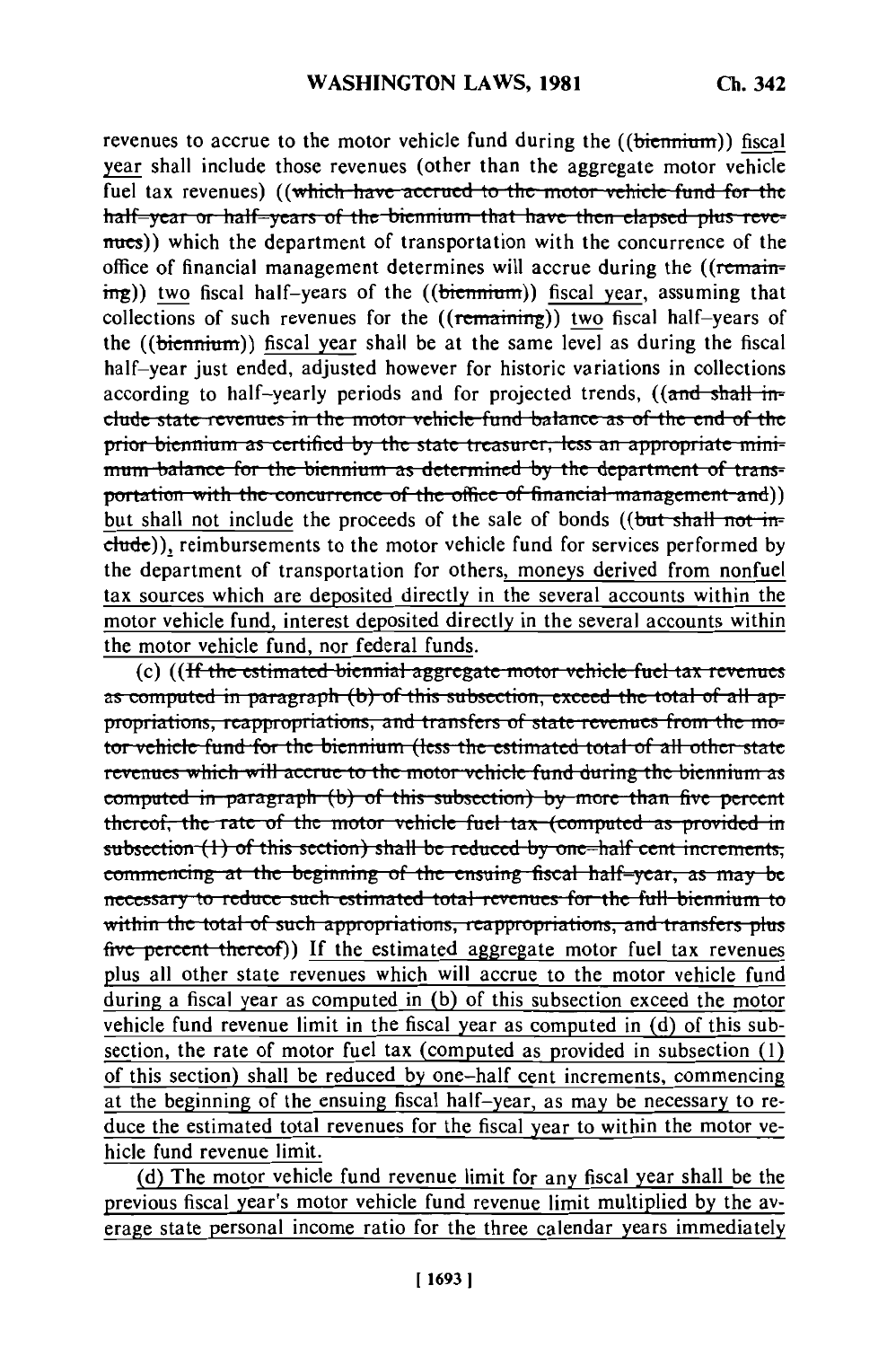preceding the beginning of the fiscal year for which the limit is being computed. For purposes of computing the motor vehicle fund revenue limit for the fiscal year ending June 30, 1981, the phrase "the previous fiscal year's motor vehicle fund revenue limit" means the motor vehicle fund revenue collected in the fiscal year ending June 30, 1979, multiplied by the average state personal income ratio for the calendar years 1976, 1977, and 1978.

(3)  $((a))$  Notwithstanding any other provisions of this section the excise tax rate for any fiscal half-year shall not be less than  $((\text{time}))$  twelve cents per gallon ((nor less than the rate as computed in this subsection.

(b) Each fiscal half-year at the time the department of licensing computes the excise tax rate for the ensuing fiscal half-year of a fiscal year, the department shall estimate the total aggregate motor vehicle fuel tax revenues which will accrue to the motor vehicle fund during such fiscal year in the same manner that such revenues are estimated for a full biennium. If such estimated aggregate motor vehicle fuel tax revenues for the fiscal vear are less than an amount equal to the aggregate motor vehicle fuel tax revenues collected during the fiscal year ending June 30, 1973, increased by six percent per year compounded annually for each year which has elapsed from June 30, 1973, to June 30th of the fiscal year for which estimated aggregate motor vehicle fuel tax revenues were computed, the department shall increase the rate of the excise tax by one-half cent increments, but not to exceed a total excise tax of twelve cents per gallon, commencing at the beginning of the ensuing fiscal half-year as necessary to produce estimated aggregate motor vehicle fuel tax revenues for such fiscal year as great as such revenues collected during the 1973 fiscal year increased by six percent per year compounded annually from June 30, 1973, to June 30th of the fiscal year for which such minimum half-yearly tax rate is being computed.

 $(4)$  (a) Except as otherwise provided in paragraph (b) of this subsection, if the department of transportation receives notification that unanticipated federal funds in excess of one million dollars above appropriations of federal funds from the motor vehicle fund for a biennium will be received for expenditure during that biennium, the department of transportation shall give notice of the amount of such unanticipated funds to the department of licensing which shall include such amount in the computation of the estimated total of all other state revenues to accrue during the biennium under paragraph  $(b)$  of subsection  $(2)$  of this section for purposes of computing the maximum rate of motor vehicle fuel tax as provided in this section.

(b) Upon receipt by the department of transportation of notification that unanticipated federal funds in excess of one million dollars above appropriations of federal funds from the motor vehicle fund for a biennium will be received for expenditure during that biennium, if the department of transportation determines that such funds or any part thereof may not legally or operationally be substituted for purposes for which state motor vehicle fund moneys have been appropriated, or determines that substitution of such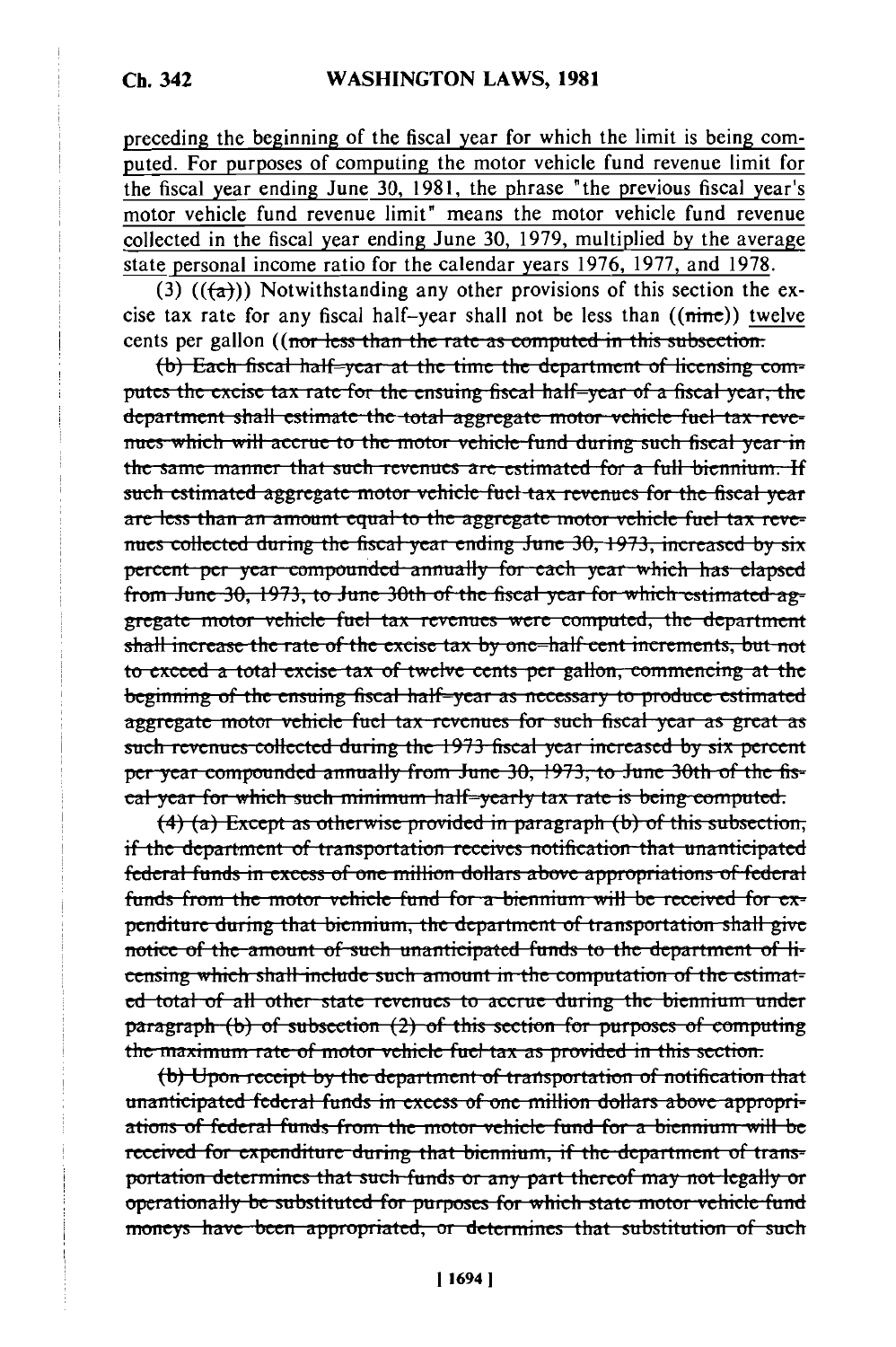federal funds for state funds would delay the construction of needed-highway improvements, the department of transportation shall forthwith notify the governor and the standing committees on transportation of the house and senate of its determination. If both the governor and the standing committees concur in the department of transportation's determination, the unanticipated federal funds shall not be considered by the department of licensing in computing the estimated total of all other state revenues to accrue during the biennium under paragraph  $(b)$  of subsection  $(2)$  of this section)).

(4) Notwithstanding any other provision of this section, the maximum tax rate which may be applied during any fiscal year shall not exceed the tax rate in effect on June 30 of the prior fiscal year plus two cents per gallon.

(5) The legislative transportation committee shall study and analyze each biennium the financial condition of the motor vehicle fund and accounts thereof with particular emphasis on RCW 82.36.010 and 82.36.025.

NEW SECTION. Sec. 3. There is added to chapter 82.36 RCW a new section to read as follows:

To encourage the production and use of alcohol as an alternative motor fuel, it is the intent of the legislature that the tax credit provided in RCW 82.36.225 be reflected in the retail price of alcohol blended fuels to make these fuels competitive with other fuels.

Sec. 4. Section 3, chapter 131, Laws of 1980 and RCW 82.36.225 are each amended to read as follows:

Alcohol of any proof that is sold in this state for use as fuel in motor vehicles, farm implements and machines, or implements of husbandry is exempt from the motor vehicle fuel tax under this chapter. In addition, a tax credit of sixty percent of the tax rate imposed by RCW 82.36.025 shall be given for every gallon of alcohol used in an alcohol-gasoline blend which contains at least nine and one-half percent or more by volume of alcohol: PROVIDED, That in no case may the tax credit claimed be greater than the tax due on the gasoline portion of the blended fuel.

This section shall expire on December 31, 1986.

NEW SECTION. Sec. 5. There is added to chapter 82.36 RCW a new section to read as follows:

The department shall enforce the provisions of this chapter and may adopt and enforce reasonable rules relating to the administration and enforcement thereof.

NEW SECTION. Sec. 6. There is added to chapter 82.38 RCW a new section to read as follows:

To encourage the production and use of alcohol as an alternative motor fuel, it is the intent of the legislature that the tax credit provided in RCW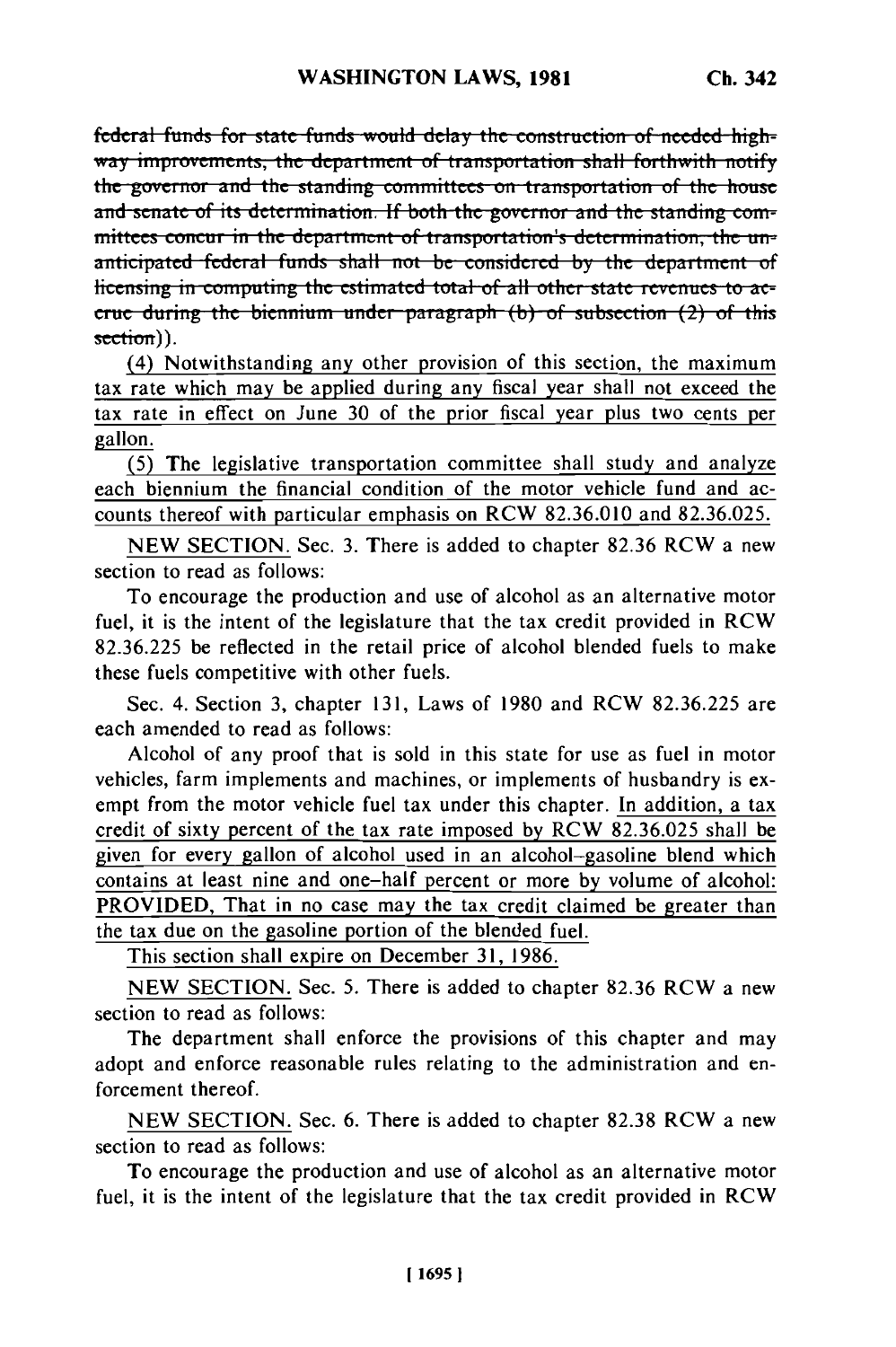82.38.085 be reflected in the retail price of alcohol blended fuels to make these fuels competitive with other fuels.

Sec. 7. Section 4, chapter 131, Laws of 1980 and RCW 82.38.085 are each amended to read as follows:

Alcohol of any pfroof that is sold in this state for use as fuel in motor vehicles is exempt from the special fuel tax under this chapter. In addition, a tax credit of sixty percent of the tax rate imposed by RCW 82.38.030 shall be given for every gallon of alcohol used in an alcohol-special fuel blend which contains at least nine and one-half percent or more by volume of alcohol: PROVIDED, That in no case may the tax credit claimed be greater than the tax due on the special fuel portion of the blended fuel.

This section shall expire on December 31, 1986.

Sec. 8. Section 46.16.060, chapter 12, Laws of 1961 as last amended by section 3, chapter 118, Laws of 1975 1st ex. sess. and RCW 46.16.060 are each amended to read as follows:

(1) Except as otherwise specifically provided by law for the licensing of vehicles, there shall be paid and collected annually for each registration year or fractional part thereof and upon each vehicle a license fee or, if the vehicle was previously licensed in this state and has not been registered in another jurisdiction in the intervening period, a renewal license fee( $(-5$ license fee shall be in the sum of thirteen dollars and forty cents, and such **ide i** renewal fee shall be in the sum of nine dollars and forty cents)) in the amounts specified in subsection (2) of this section, and the proceeds of such fees shall be distributed in accordance with RCW 46.68.030 as now or hereafter amended: PROVIDED, HOWEVER, That the fee for licensing each house-moving dolly which is used exclusively for moving buildings or homes on the highway under special permit as provided for in chapter 46.44 RCW, shall be twenty-five dollars and no other fee shall be charged for the load carried thereon.

(2) The amounts of the vehicle license fee and renewal license fee shall be:

|                       | License | Renewal     |
|-----------------------|---------|-------------|
| <b>Effective Date</b> | Fee     | License Fee |
| Until July 1, 1982    | \$13.40 | \$9.40      |
| July 1.               | \$23.00 | \$19.00     |

(3) The department of licensing, county auditors, and other authorized agents shall collect for any registration year any increase in the fees authorized by this section for the months of that registration year in which any such increase is effective in the same manner and at the same time as such fees for that registration year would otherwise be collected as provided by law.

**Ch. 342**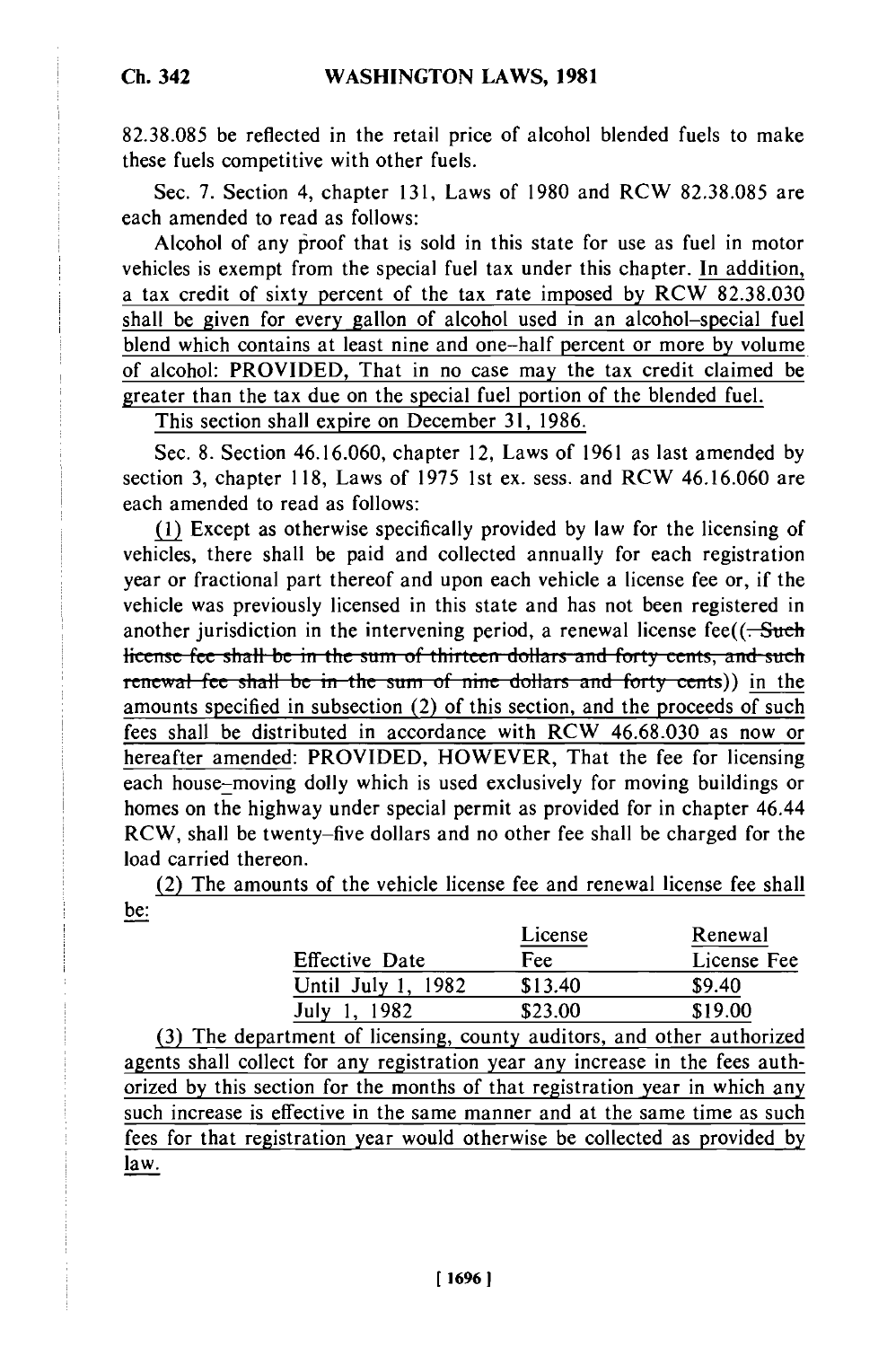Sec. 9. Section 46.68.030, chapter 12, Laws of 1961 as last amended by section 3, chapter 103, Laws of 1973 and RCW 46.68.030 are each amended to read as follows:

All fees received by the director for vehicle licenses under the provisions of chapter 46.16 RCW shall be forwarded to the state treasurer, accompanied by a proper identifying detailed report, and be by him deposited to the credit of the motor vehicle fund, except that the proceeds from the vehicle license fee and renewal license fee shall be deposited by the state treasurer as hereinafter provided. After July 1, 1981, that portion of each vehicle license fee in excess of \$7.40 and that portion of each renewal license fee in excess of \$3.40 shall be deposited in the state patrol highway account in the motor vehicle fund, hereby created. Vehicle license fees, renewal license fees, and all other funds in the state patrol highway account shall be for the sole use of the Washington state patrol for highway activities of the Washington state patrol, subject to proper appropriations and reappropriations therefor, for any fiscal biennium after June 30, 1981, and twentyseven and three-tenths percent of the proceeds from \$7.40 of each vehicle license fee and \$3.40 of each renewal license fee shall be deposited each biennium in the Puget Sound ferry operations account to partially finance, together with other funds in the account, any budgeted state ferry system maintenance and operating deficit for that biennium. The deficit shall be calculated by subtracting from total costs the sum of all unappropriated funds available to the state ferry system, including revenues from tolls that are adjusted annually by the transportation commission to correspond with changes in the consumer price index for the city of Seattle pursuant to RCW 47.60.325. Any remaining amounts of vehicle license fees and renewal license fees that are not deposited in the Puget Sound ferry operations account shall be deposited in the motor vehicle fund.

Sec. 10. Section 8, chapter 24, Laws of 1972 ex. sess. and RCW 47.60- .325 are each amended to read as follows:

(1) So long as moneys in the Puget Sound ferry operations account in the motor vehicle fund are appropriated for maintenance and operation of the Washington state ferries, tolls for use of ferries shall be stabilized at current rates except as otherwise authorized in subsections (2)  $((\text{and})), (3)$ , and (4) of this section.

(2) The ((Washington toll bridge authority)) transportation commission may from time to time pursuant to periodic reviews of its ferry toll schedules, adjust tolls for different classes of users and uses including commutation rates and volume discounts to eliminate inequities, or respond to changing economic factors.

**(3)** Each year the ((authority)) commission shall review the **((Febi**ary)) January consumer price index of the United States department of labor for the city of Seattle, or if the index for Seattle has been discontinued, then for the nearest city to Seattle, to ascertain the amount of any increase